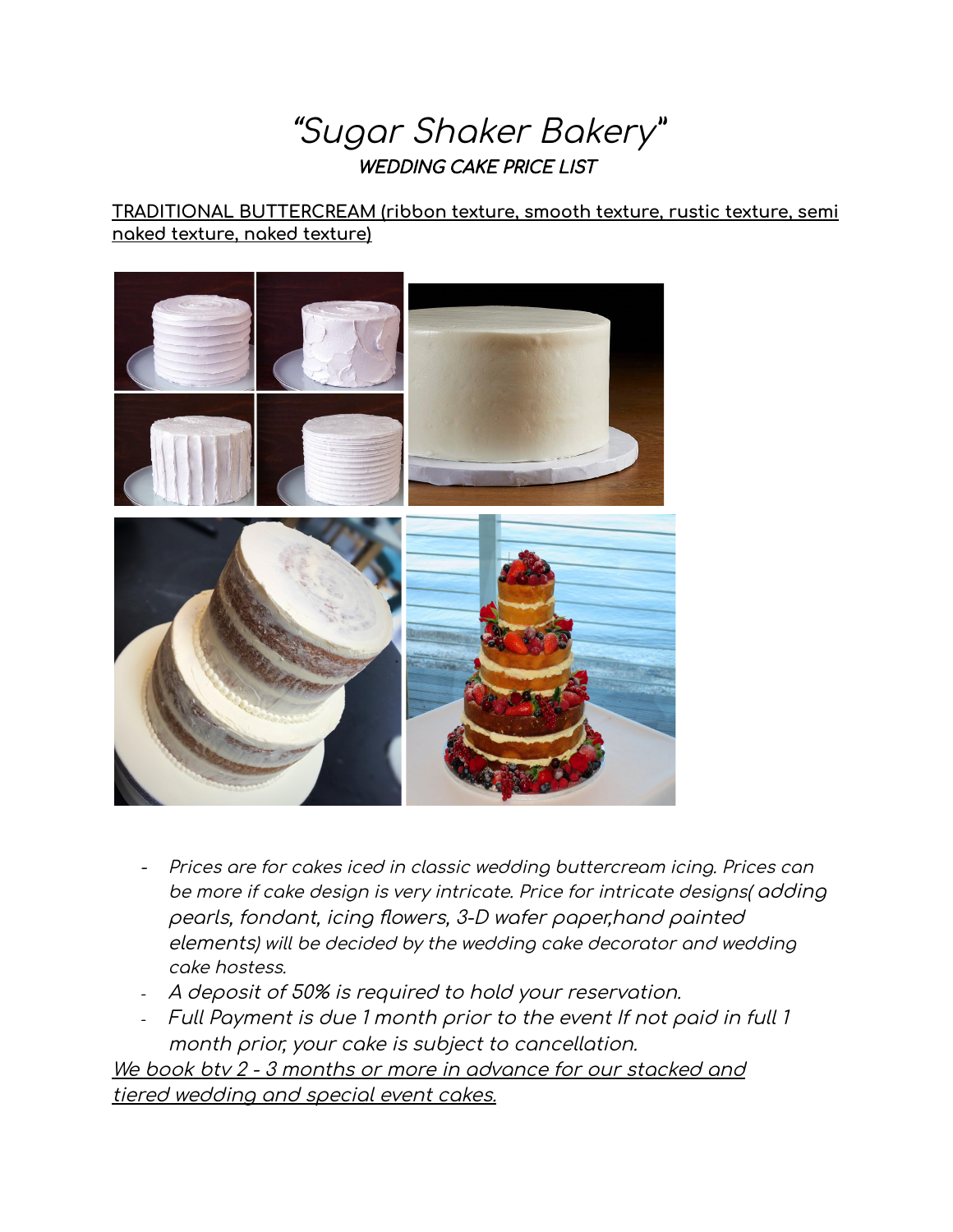# Signature Flavors:

# **ALMOND JOY**

Chocolate cake filled and iced with coconut almond caramel frosting & drizzled with milk chocolate.

# **ALMOND + RASPBERRY**

Almond cake filled with raspberry compote and iced with almond buttercream.

#### **BANANA CHOCOLATE CHIP**

Banana cake full of semi-sweet chocolate chips, topped with Cream Cheese frosting

# **NICOLE'S BANANAS FOSTER**

Banana cake filled with a smooth caramel drizzle and iced with a salted caramel buttercream.

# **CARROT CAKE**

Spice cake made with walnuts and carrot slivers, iced with cream cheese buttercream. We are Southerners, so there are no raisins!

# **CHOCOLATE FUDGE**

Deep, dark chocolate cake with milk chocolate ganache filling, semi-sweet chocolate buttercream.

# **COOKIES 'N CREAM**

Vanilla cake chocked full of Oreo® cookie chunks, filled with Oreo® crumbles and iced with vanilla buttercream.

# **FUNFETTI**

Vanilla cake chalked full of sprinkles with your choice of icing! (Add your choice to Special Requests)

# **GERMAN CHOCOLATE**

German chocolate cake filled with coconut pecan caramel icing and frosted with chocolate buttercream.

#### **HUMMINGBIRD**

Cinnamon cake with pineapple, bananas and pecans filled and iced with cream cheese buttercream

#### **ITALIAN CREAM**

Soft white buttermilk cake with pecans, coconut and a hint of Cream of Tartar filled and iced with cream cheese buttercream

#### **LEMON TWIST**

Soft and sweet Lemon cake filled with lemon curd frosted with vanilla buttercream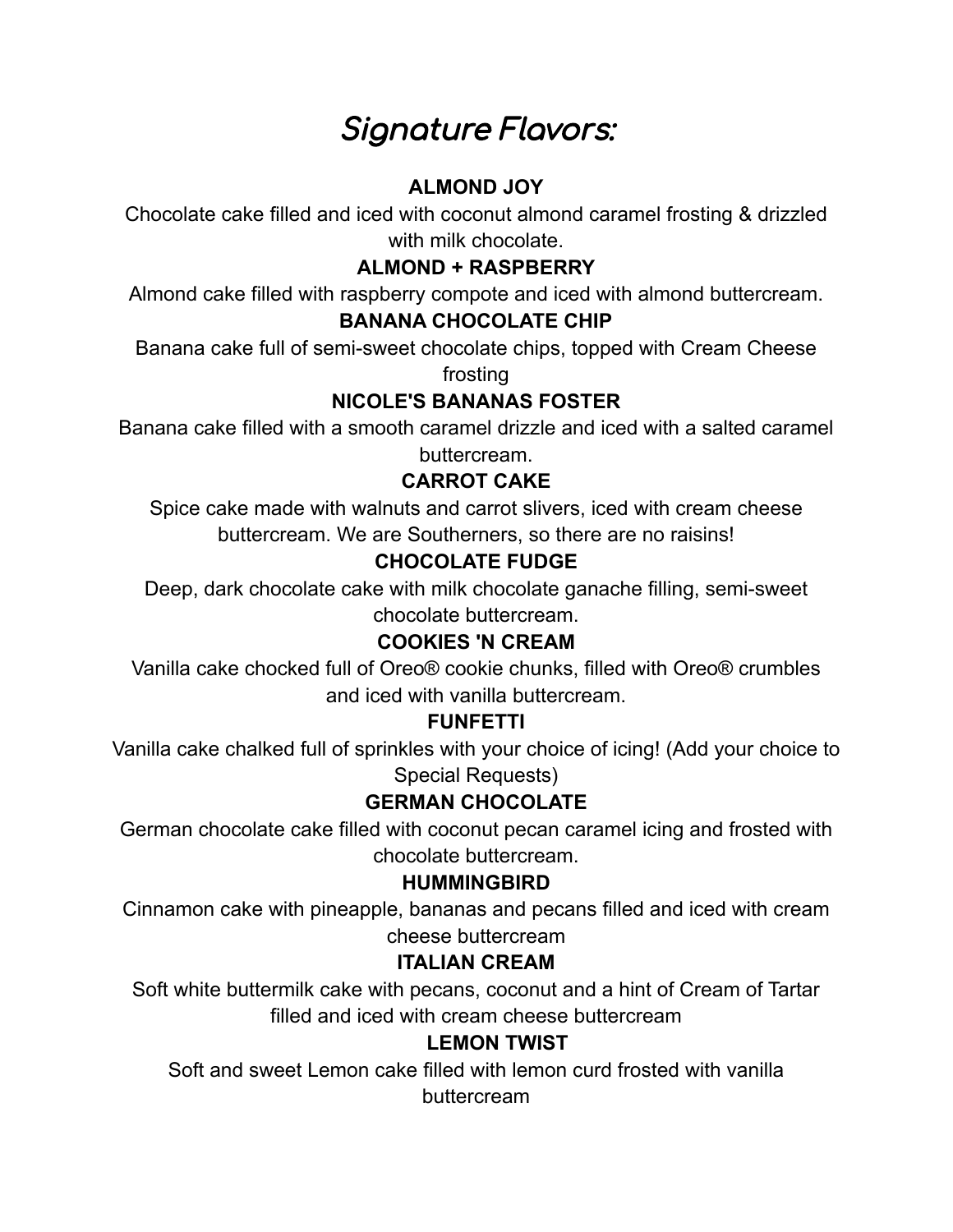#### **MARBLE**

Vanilla and chocolate marbled cake with milk chocolate ganache filling and vanilla frosting.

# **PEANUT BUTTER CUP**

Peanut butter cake filled and iced with milk chocolate buttercream and topped with a milk chocolate and peanut butter ganache

# **PIÑA COLADA**

Pineapple cake filled with pineapple compote and iced with coconut buttercream **PINK CHAMPAGNE**

Pink cake flavored with sparkling wine, filled with raspberry compote and iced with champagne buttercream.

# **STRAWBERRY LEMONADE**

Strawberry lemonade cake filled lemon curd and strawberry compote frosted with vanilla icing.

# **STRAWBERRY + CREAM CHEESE**

Strawberry cake with cream cheese buttercream.

# **VANILLA + STRAWBERRY**

Vanilla cake filled with freshly prepared strawberry compote and frosted with vanilla buttercream.

#### **VERY VANILLA**

Vanilla cake filled with vanilla mousse and iced with vanilla buttercream.

#### **RED VELVET**

Red velvet cake iced with cream cheese buttercream.

# **WHITE CHOCOLATE RASPBERRY**

White chocolate chunk cake with fresh raspberry compote filling and white chocolate buttercream frosting.

#### **WEDDING CAKE**

Wedding cake iced with almond buttercream

#### **YELLOW + CHOCOLATE**

Yellow cake iced with chocolate buttercream

# **Cranberry Orange**

This original is in a league of its own. Our fluffy orange cake with baked cranberries and iced with vanilla buttercream.

# **Lemon Raspberry**

Dive into our soft lemon cake filled with a refreshing raspberry compote and topped with vanilla buttercream. An absolute crowd pleaser.